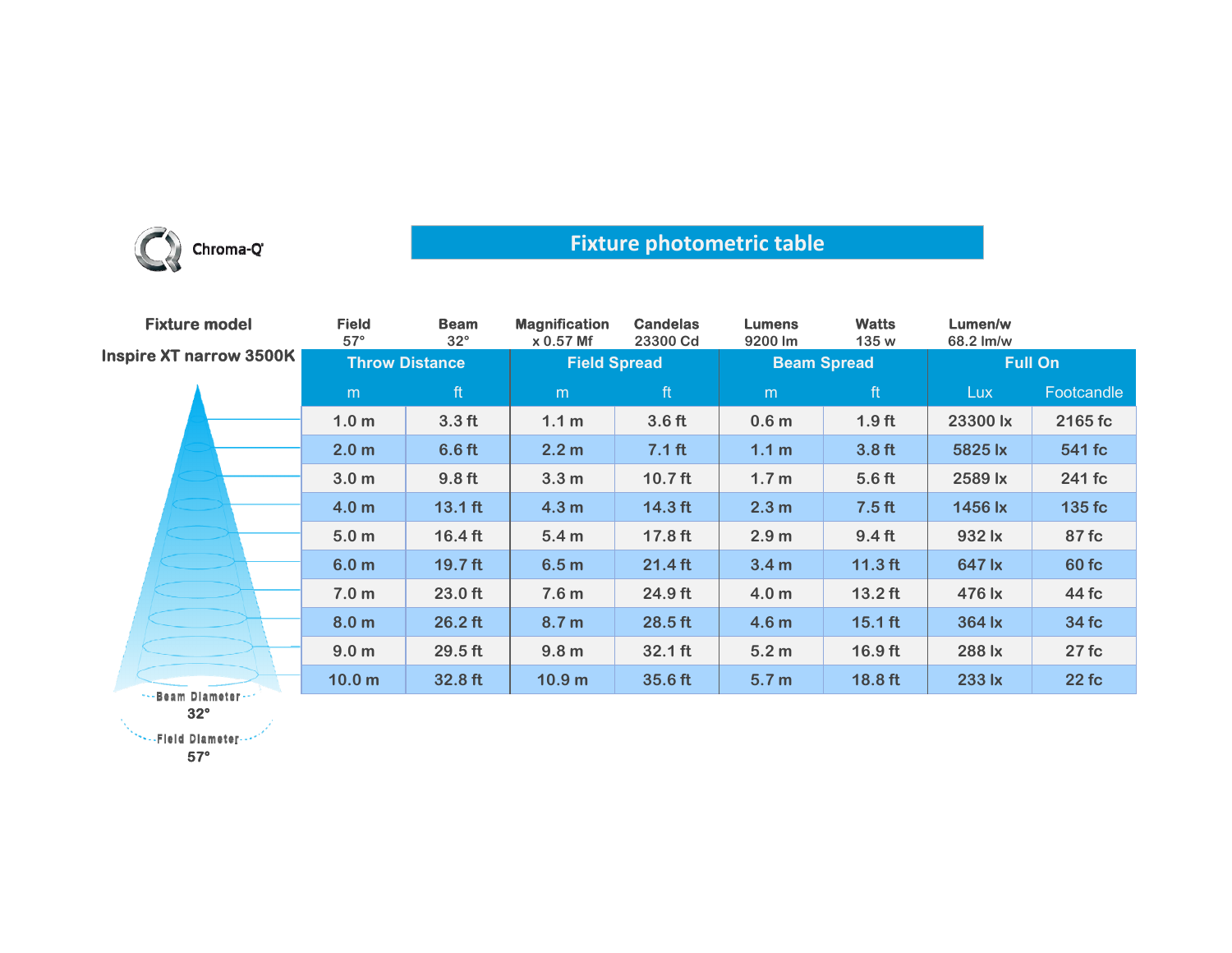

## **Fixture photometric table**

| <b>Fixture model</b><br>Inspire XT medium 3500K | <b>Field</b><br>$105^\circ$ | <b>Beam</b><br>$44^\circ$ | <b>Magnification</b><br>x 0.81 Mf | <b>Candelas</b><br>7800 Cd | <b>Lumens</b><br>7500 lm | <b>Watts</b><br>135 w | Lumen/w<br>55.9 lm/w |            |
|-------------------------------------------------|-----------------------------|---------------------------|-----------------------------------|----------------------------|--------------------------|-----------------------|----------------------|------------|
|                                                 | <b>Throw Distance</b>       |                           | <b>Field Spread</b>               |                            | <b>Beam Spread</b>       |                       | <b>Full On</b>       |            |
|                                                 | m                           | ft                        | m                                 | ft                         | m                        | ft                    | Lux                  | Footcandle |
|                                                 | 1.0 <sub>m</sub>            | 3.3 <sub>ft</sub>         | 2.6 <sub>m</sub>                  | 8.6 ft                     | 0.8 <sub>m</sub>         | 2.7 <sub>ft</sub>     | 7800 lx              | 725 fc     |
|                                                 | 2.0 <sub>m</sub>            | 6.6 <sub>ft</sub>         | 5.2 <sub>m</sub>                  | $17.1$ ft                  | 1.6 <sub>m</sub>         | 5.3 <sub>ft</sub>     | 1950 lx              | 181 fc     |
|                                                 | 3.0 <sub>m</sub>            | 9.8 <sub>ft</sub>         | 7.8 <sub>m</sub>                  | $25.7$ ft                  | 2.4 <sub>m</sub>         | 8.0 ft                | 867 lx               | 81 fc      |
|                                                 | 4.0 <sub>m</sub>            | $13.1$ ft                 | 10.4 <sub>m</sub>                 | 34.2 ft                    | 3.2 <sub>m</sub>         | $10.6$ ft             | 488 lx               | 45 fc      |
|                                                 | 5.0 <sub>m</sub>            | $16.4$ ft                 | 13.0 <sub>m</sub>                 | 42.8 ft                    | 4.0 <sub>m</sub>         | $13.3$ ft             | 312 lx               | 29fc       |
|                                                 | 6.0 <sub>m</sub>            | 19.7 ft                   | 15.6 <sub>m</sub>                 | $51.3$ ft                  | 4.8 <sub>m</sub>         | $15.9$ ft             | 217 lx               | 20fc       |
|                                                 | 7.0 <sub>m</sub>            | 23.0 ft                   | 18.2 m                            | 59.9 ft                    | 5.7 <sub>m</sub>         | 18.6 ft               | 159 lx               | 15fc       |
|                                                 | 8.0 <sub>m</sub>            | $26.2$ ft                 | 20.9 <sub>m</sub>                 | 68.4 ft                    | 6.5 <sub>m</sub>         | $21.2$ ft             | 122 lx               | $11$ fc    |
|                                                 | 9.0 <sub>m</sub>            | 29.5 ft                   | 23.5 <sub>m</sub>                 | 77.0 ft                    | 7.3 <sub>m</sub>         | 23.9 ft               | 96 lx                | 9fc        |
| --- Beam Diameter---                            | 10.0 <sub>m</sub>           | 32.8 ft                   | 26.1 m                            | 85.5 ft                    | 8.1 m                    | $26.5$ ft             | <b>78 lx</b>         | 7fc        |

**44°**

\*\*\*\*\*Fleid Diameter ...\*

**105°**